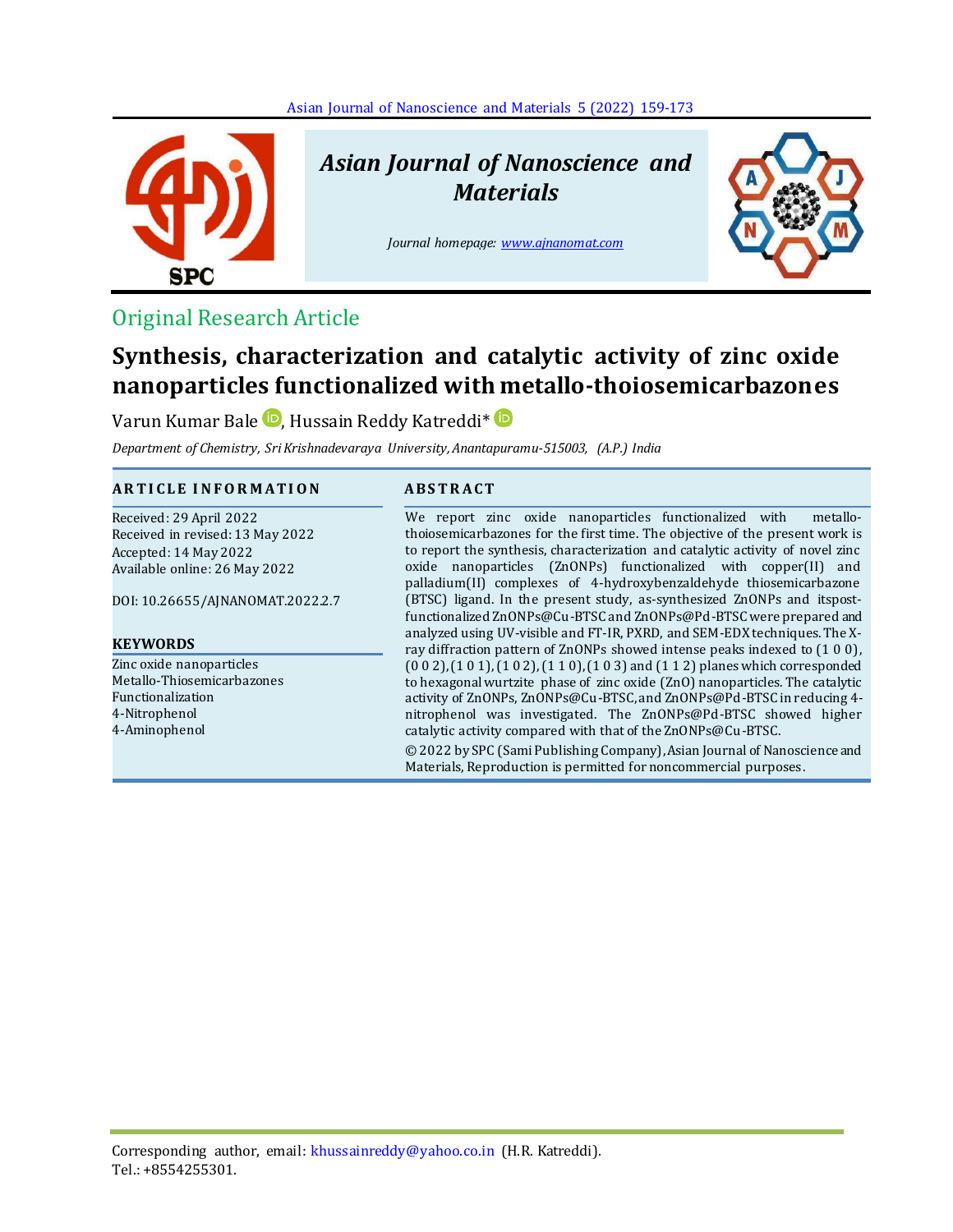$Cn$ -RTS $C$ 

Pd-BTSC

# Catalytic reduction of 4-NP to 4-AP

1.50

1.25 1.00 Absorbance

0.75

0.50

 $0.25$ 

0.00

300

 $\frac{Z_n}{Z_n}$ 

 $z_{n}$  $Z_n$   $Z_n$ 

 $Z_{n}$ Zn

# **Graphical Abstract**

**NaOH** 

 $ZnSO<sub>4</sub>7H<sub>2</sub>O$ 

 $\overline{z}$  $\mathbb{Z}_n$ z  $z_n$ 

**ZnONPs** 

Zn Zn  $\mathbf{Z}$ n

#### **Introduction**

Metal nanoparticles (MNPs) have displayed conspicuous catalytic activity at very low concentrations due to their unique chemical and physical features [\[1\]](#page-12-0) and high surface area to volume ratio. The nano-sized MNPs are stable even at high temperatures and pressure [\[2\]](#page-12-1). Zinc oxide nanoparticles (ZnONPs) displayed interesting chemical, electronic and optical properties. Zinc is an essential trace metal for living organisms, including human beings. The presence of zinc is indispensable in many enzymes [\[3\]](#page-12-2) and without which the enzymes become inactive. Due to the non-toxic nature and essentiality of zinc in living organisms zinc oxide nanoparticles are regarded as heartening materials for pharmaceutical products.

The zinc oxide nanoparticles (ZnONPs) are of interest due to their usage in the manufacture of many industrial products  $[4-6]$  $[4-6]$  $[4-6]$ , such as memory devices, photoconductive material, LED, transistors, solar cells, cosmetics, and catalysts. ZnONPs have been synthesized using co-precipitation [\[7\]](#page-12-5), hydrothermal [\[8\]](#page-12-6) techniqiues, and by using leaf/plant extracts [\[9,](#page-12-7)

[10\]](#page-12-8). Recently ZnO nanoparticles were used as photocatalysts in the degradation of dyes [\[11\]](#page-12-9), antibacterial agents  $[9, 10]$  $[9, 10]$  $[9, 10]$ , and as nanocomposites for lubricating oil [\[12\]](#page-12-10). In addition, ZnONPs exhibited interesting optical properties [\[13\]](#page-13-0). Further, these are non-toxic, non-corrosive, and do not produce harmful side products. ZnO nanoparticles have been used as catalysts in several organic reactions [\[14](#page-13-1)–[19\]](#page-13-2) due to their environmentally friendly features.

400

Wave length (nm)

Several attempts were made to modify zinc oxide nanoparticles to develop more efficient catalysts in organic synthesis. Commercial ZnONPs were coated  $[20]$  by APTES under different conditions. The coated nano particles were analyzed using PXRD, BET, TEM, and SEM techniques. Ramasamy *et al*. [\[21\]](#page-13-4) have investigated the purpose of surface alteration of ZnONPs and their toxic effecton fibroblast cells. Synthesis of tripodal catecholate and their anchoring on ZnONPs were reported [\[22\]](#page-13-5) recently. In another attempt [\[23\]](#page-13-6), these nanoparticles were coated with ϒaminopropyltriethoxysilane and investigated their photocatalytic activity. Khan *et al*. [\[24\]](#page-13-7)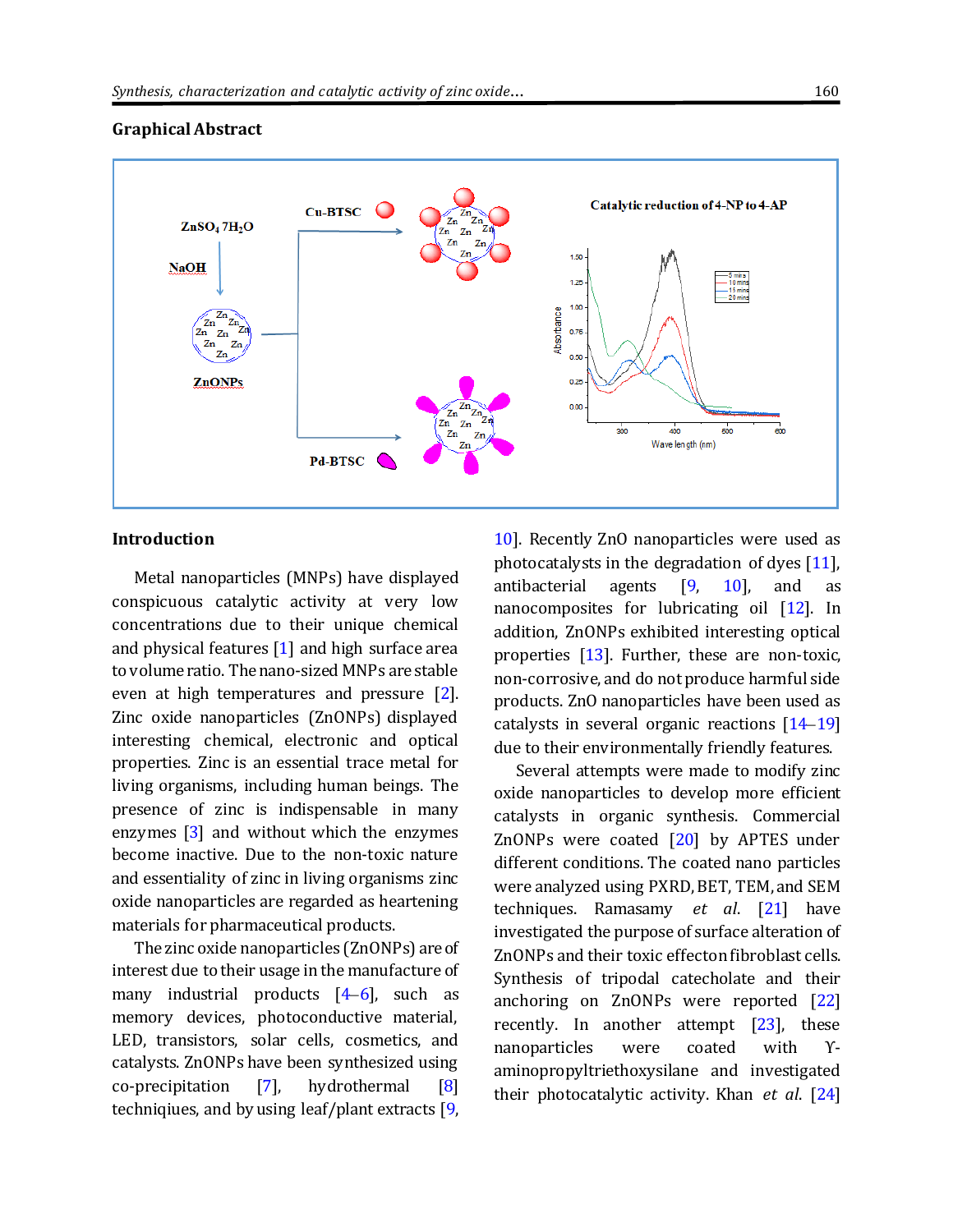reported catalytic applications of ZnONPs functionalized with polymer microgels. Recently, spherical ZnO was modified [\[25\]](#page-13-8) with Ag nanoparticles and investigated their catalytic and antibacterial activities.

Attempts were made to prepare bimetallic MNPs due to their broad applications. Wang *et al.* [\[26\]](#page-13-9) have investigated ZnO-Ag composite photocatalysts. Pandiyan *et al.* [\[27\]](#page-13-10) have reported antibacterial and anticancer activity of Ag-Au/ZnO nanostructures. Improved biomedical properties were observed for bimetal nanoparticles. It is interesting to functionalize ZnONPs with coordination compounds to develop new hybrid catalysts. Therefore, it is considered worthwhile to synthesize, characterize, and investigate the catalytic activity of as-synthesized ZnONPs and novel post-functionalized ZnONPs with copper and palladium complexes of 4 hydroxybenzaldehyde thiosemicarbazone (BTSC) in the reduction toxic pollutant 4 nitrophenol (NP) [\[28\]](#page-13-11) to functional 4 aminophenol (AP) [\[29,](#page-13-12) [30\]](#page-13-13). The reduction of 4- NP to 4-AP has been considered an interesting research activity as the former is the most toxic water pollutant. In contrast, the latter has several applications such as corrosion inhibitors, antioxidant and photographic developer. The catalytic activity of present metallo-thoiosemicarbazone functionalized zinc oxide nanoparticles is delineated in this research article.

#### **Experimental**

#### *Materials and methods*

The metal salts, chemicals, and solvents used were of AR grade. Thiosemicarbzide and 4 hydroxybenzaldehyde were used to prepare 4 hydroxybenzaldehyde thiosemicarbazone (BTSC). Copper(II) chloride dihydrate  $[CuCl<sub>2</sub>.2H<sub>2</sub>O]$  and palladium chloride  $[PdCl<sub>2</sub>]$  were used in the preparation of complexes of BTSC. Ethanol  $(C_2H_5OH)$  was distilled before use.

### *Synthesis of zinc oxide nanoparticles*

Zinc sulfate (0.2 M) solution was prepared by dissolving 2.87 g of  $ZnSO_4$ . 7H<sub>2</sub>O in 50 mL of deionized water taken in a 250 mL beaker. The solution was heated to about 80 °C on a hot plate and added 50 mL 2M NaOH dropwise with constant stirring and heated for 30 min. The contents were chilled to room temperature(RT). A white substance formed was gathered by filtration, washed with hot water, and dried in a vacuum. The white substance was ground and heated at 120 °C in an electric air oven for about 6 h to obtain ZnO nanoparticles (ZnONPs). The yield was 70%.

# *Synthesis of 4-hydroxybenzaldedhyde thiosemicarbazone (BTSC)*

A 5 g of 4-hydroxybenzaldehyde was taken 100 mL round bottom flask and dissolved in 10 mL of methanol. Then hot aqueous solution (20 mL) of thiosemicarbazide (3.75 g) was added drop-wise and heated under reflux for 30 min. A yellow colored crystalline substance was formed at the bottom of the flask. It was acquired by filtration washed with hot water and methanol, and then dried in air. Yield: 74%, Melting point: 216-218 °C. Schematic for the synthesis of BTSC ligand is shown i[n Scheme 1.](#page-3-0)

#### *Spectral characterization of BTSC*

IR (KBr) (νmax/cm-1): 3494, 3496, 3376, 3360, 3130, 1609, and 1164; 1H NMR (number MHz, solvent): *δ* 9.88 (s, 1H O-H); 7.83 (s, 1H, C-H), 7.59-7.61 (d, 2H, Ar-H) (*J*= 8.5 Hz), 6.76-6.78 (d, 2H, *J* = 8.5 Hz, Ar-H), 8.07 (s, 2H, NH2), 11.25  $(s, 1H, N-H)$ . Mass spectra  $(m/z)$ , an intense peak was observed at 196 which corresponded to (M+H).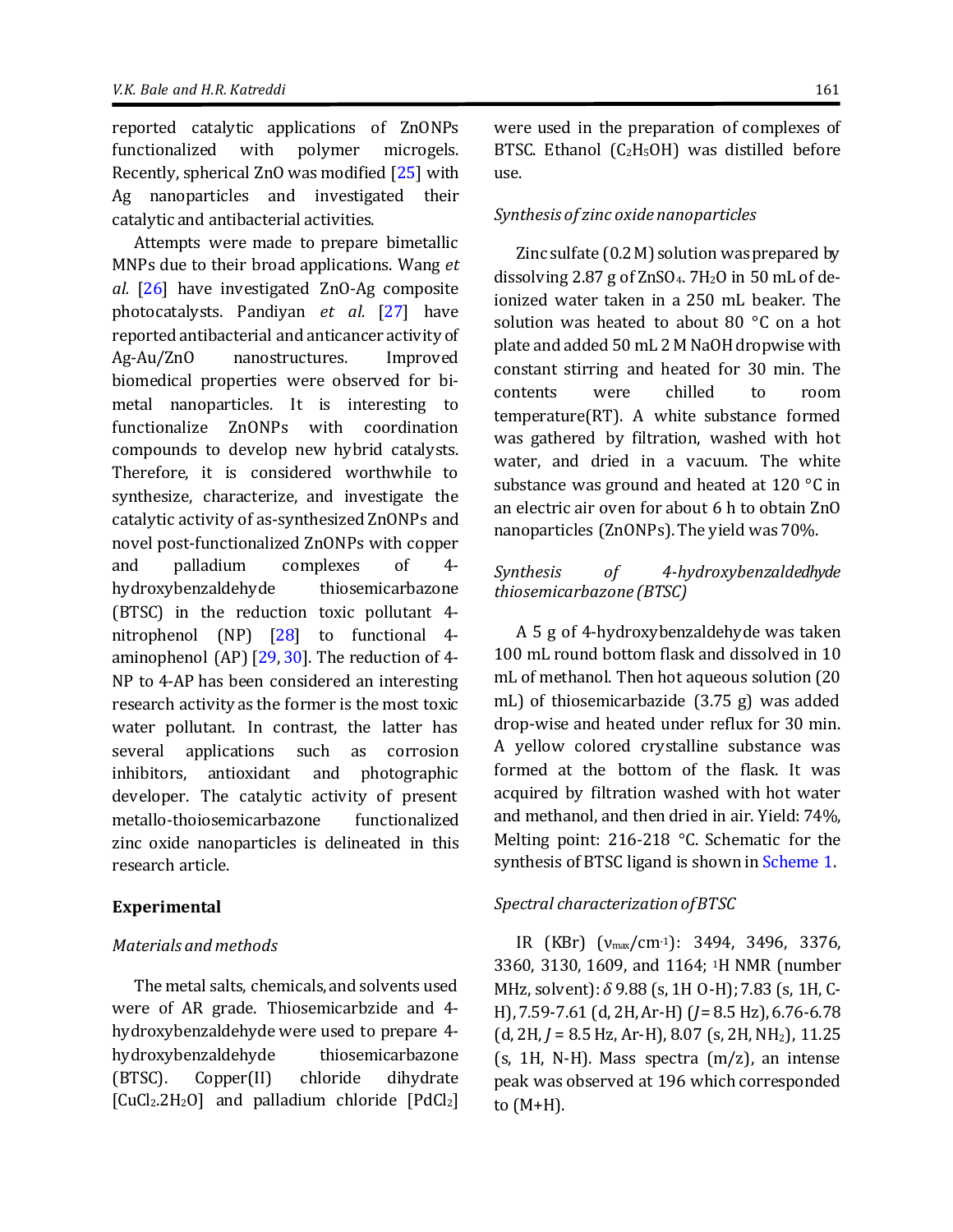

<span id="page-3-0"></span>**Scheme 1**. Synthesis of 4-hydroxybenzaldedhyde thiosemicarbazone (BTSC)

#### *Synthesis of Cu-BTSC complex*

A 2 g of BTSC ligand was taken in a 100 mL round bottom flask and dissolved in 20 mL of methanol. Then copper chloride (1.71 g of CuCl2.2H2O dissolved in 20 mL methanol) solution was added dropwise to the contents of the round bottom flask and was heated under reflux for 2 h. The contents were cooled to room temperature. Greenish brown colored solid was formed at the bottom of the flask. It was collected by filtration, washed with methanol, and dried. Yield:  $64\%$ , IR (KBr) ( $v_{\text{max}}/cm^{-1}$ ): 3130, 1589, and 1160. Mass spectra: A strong peak appeared at m/z 453.10 in the copper complex's mass spectrum [\(Figure S1,](http://www.ajnanomat.com/jufile?ar_sfile=1704753) Supporting Information) corresponding to the formula Cu(BTSC)2.

# *Synthesis of Pd-BTSC complex*

A 2 g of BTSC ligand was taken in a 100 mL round bottom flask and dissolved in 20 mL of methanol. Then palladium chloride (1.42 g of PdCl<sub>2</sub> dissolved in 25 mL of 1:5 HCl:methanol) solution was added dropwise to the contents of the round bottom flask and heated under reflux for 1 h. On cooling theflask's contents, dark reddish-brown colored compound was formed. It was acquired by filtration, washed with methanol, and dried. Yield: 67%, IR (KBr) (νmax/cm-1): 3174, 1585, 1135, Mass spectra: A strong peak appeared at m/z 371.78 in mass spectrum [\(Figure S2,](http://www.ajnanomat.com/jufile?ar_sfile=1704753) Supporting Information) of palladium complex corresponded to the formula, Pd(BTSC)Cl2.

# *Synthesis of ZnONPs@Cu-BTSC and ZnONPs@Pd-BTSC*

About 0.5 g metal complex (Cu-BTSC or Pd-BTSC) was taken in a 100 mL RB flask and dissolved in 20 mL of ethanol. Then a suspension of ZnONPs (0.4 g in 20 mL of methanol) was added slowly to the contents of the RB flask and heated for 1 h. The contents were cooled, and the solid material was gathered by filtration, washed with methanol, and dried to obtain post- functionalized nanoparticles.

### *Characterization techniques*

Our recently published article described the equipment used to characterize complexes and nanoparticles [\[31\]](#page-13-14).

#### *Catalytic activity experiments*

In the reduction of 4-nitrophenol (4-NP) to 4-aminophenol (4-AP) by sodium borohydride (NaBH4), ZnONPs, ZnONPs@Cu-BTSC, and ZnONPs@Pd-BTSC were used as catalysts. Freshly prepared NaBH4 (1 mL of 0.2 M) and 4 nitrophenol (1.9 mL, 0.2 mM) solutions were taken in a 3 mL quartz cuvette and thoroughly mixed, and the spectrum was recorded immediately in the range of 200-800 nm. The spectra were taken at uniform time intervals (5 min) after the addition and thorough mixing of 0.10 mL of 1% suspension of ZnONPs@Cu-BTSC or ZnONPs@Pd-BTSC in CH3OH.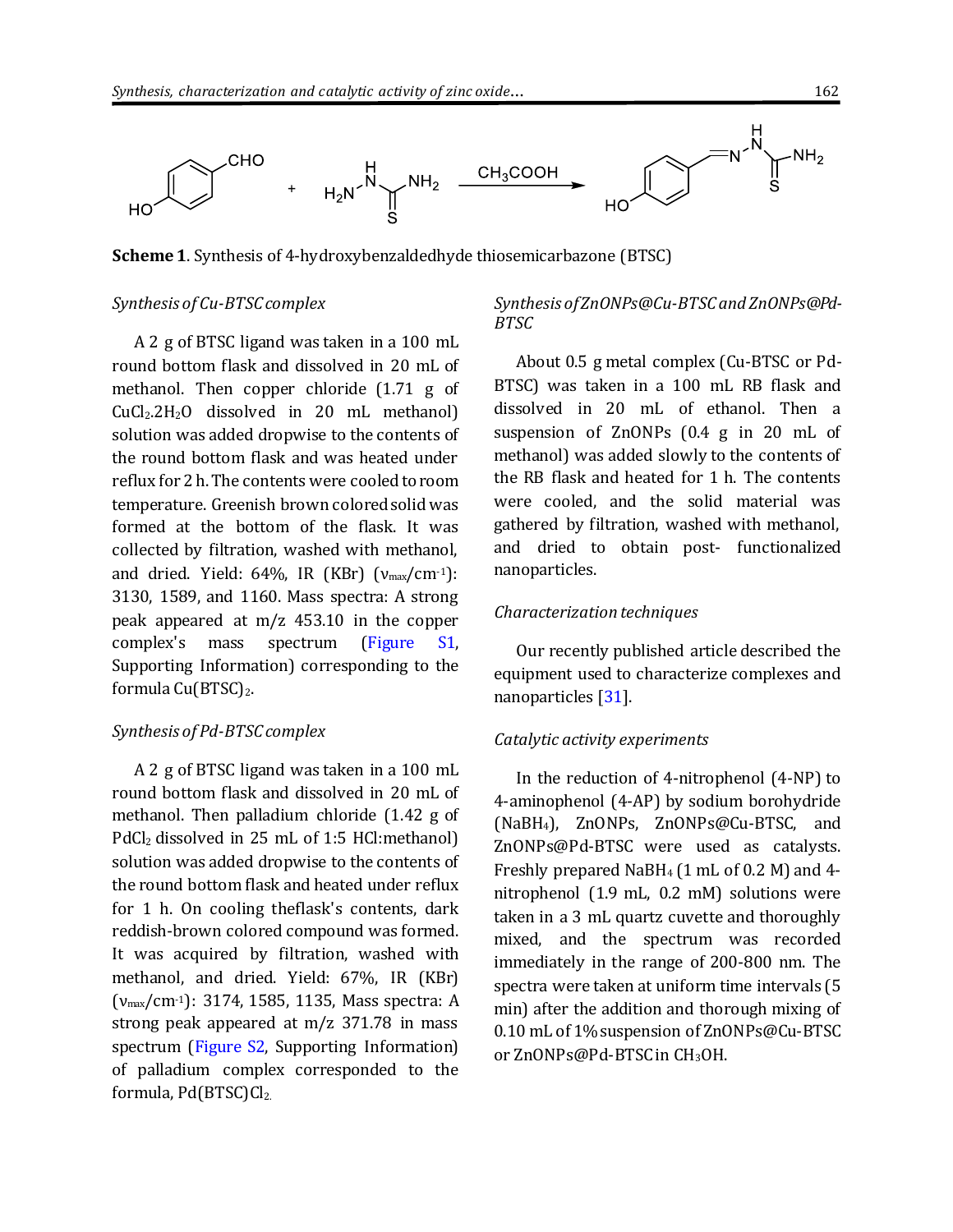#### **Results and Discussion**

In continuation of our investigations [32] on the use of nanocatalysts in organic reactions, herein, we synthesized new catalysts ZnONPs@Cu-BTSC or ZnONPs@Pd-BTSC in which the complexes were supported on ZnONPs to uncover their catalytic features in the reduction of 4-nitro phenol (NP) to 4 aminophenol (AP).

# *FT-IR spectral analysis*

Infrared spectra of ZnONPs, [\(Figure 1\)](#page-4-0) ZnONPs@Cu-BTSC [\(Figure 2\)](#page-4-1), and ZnONPs@Pd-BTSC [\(Figure 3\)](#page-5-0) were recorded in KBr discs. IR spectra of ZnONPs@Cu-BTSC and ZnONPs@Pd-BTSC showed peaks at 1605, 1630 cm-1 (ʋ C=N), 1166, 1162 cm-1 (ʋ C=S), 603, 626 cm-1 (ʋ Zn-O) respectively which indicated the binding complexes to the as-synthesized zinc nanoparticles.

# *Powder X-ray diffraction studies*

Diffractograms of as-synthesized ZnONPs and post functionalized ZnONPs@Cu-BTSC and ZnONPs@Pd-BTSC were recorded at 2θ of 20- 80°. The XRD patterns of standard ZnO (JCPDS-36-1451), ZnONPs, ZnONPs@Cu-BTSC, and ZnONPs@Pd-BTSC are depicted i[n Figure 4.](#page-5-1)



<span id="page-4-0"></span>**Figure 1.** IR spectrum of ZnONPs



<span id="page-4-1"></span>**Figure 2.** IR spectrum of ZnONPs@Cu-BTSC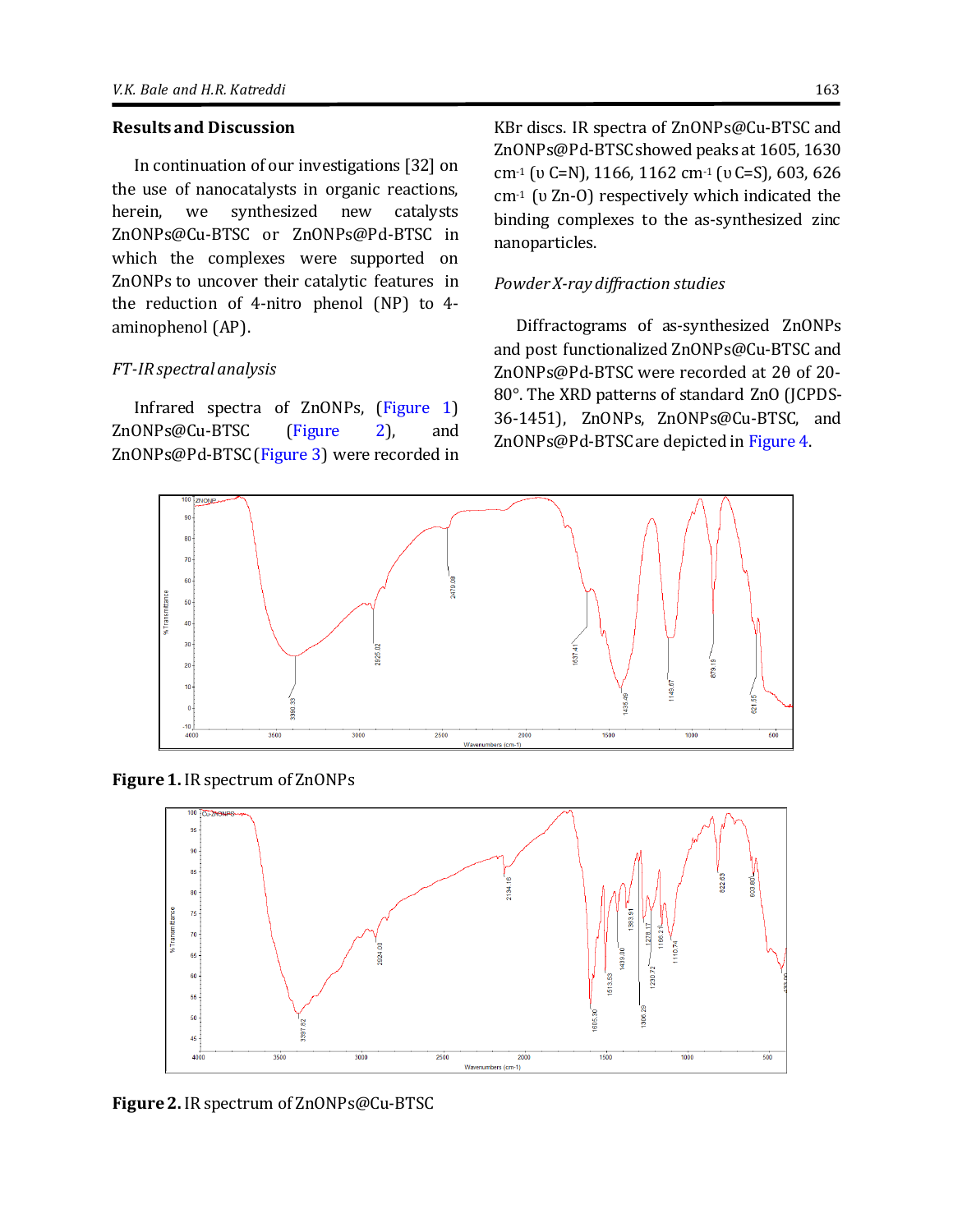

<span id="page-5-0"></span>**Figure 3.** IR spectrum of ZnONPs @Pd -BTSC



<span id="page-5-1"></span>**Figure 4.** XRD patterns of Standard ZnO(JCPDS-36-1451), native ZnONPs, ZnONPs@Cu-BTSC, and ZnONPs@Pd-BTSC

The X-ray diffraction pattern of assynthesized ZnONPs showed intense peaks at 31.83, 34.48, 36.31, 47.56, 56.63, 62.89, 67.97 which could be indexed to (1 0 0), (0 0 2), (1 0 1), (1 0 2), (1 1 0), (1 0 3) and (1 1 2) respectively which corresponded to hexagonal wurtzite phase of zinc oxide (ZnO) nanoparticles. The peaks observed in spectra of

ZnONPs coincided with Standard ZnO (JCPDS-36-1451). ZnONPs@Cu-BTSC and ZnONPs@Pd-BTSC also exhibited similar peaks as observed in the spectra of as-synthesized ZnONPs. The experimental data with diffraction angles of standard ZnOJCPDS-36-1451 is presented in [Table 1.](#page-6-0)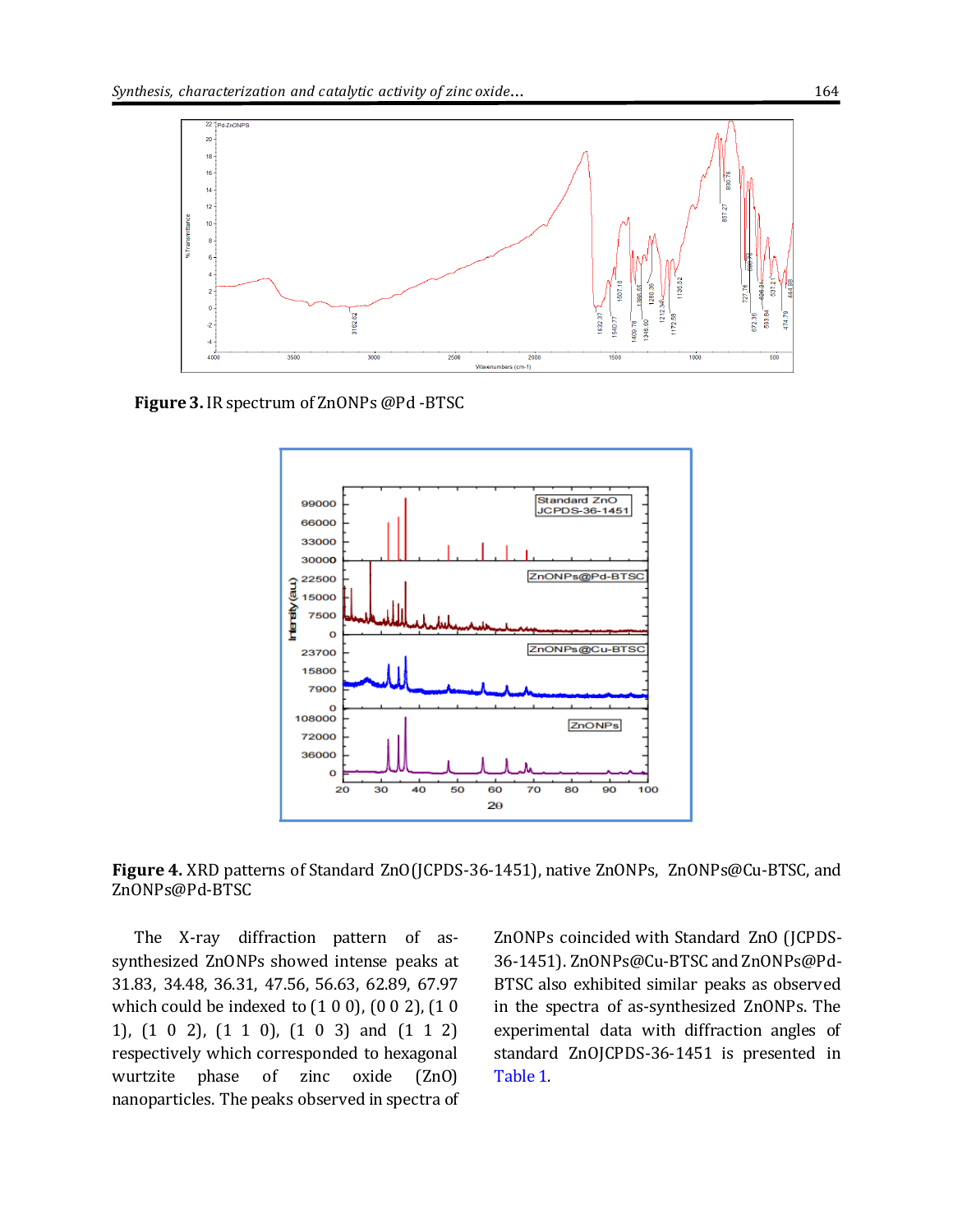#### *Particle size calculation*

The average particle size of metal nanoparticles as calculated using the well-known Debye-Scherer formula [\[33](#page-13-15)–[35\]](#page-13-16). The particle size of the as-synthesized ZnONPs (30- 50 nm) was less than post-functionalized ZnONPs@Cu-BTSC (35-70 nm) and ZnONPs@Pd-BTSC (40-80 nm).

# *Scanning electron microscopy(SEM) and energy dispersive X-ray spectroscopy (SEM-EDX) studies*

The surface morphology and grain size of present zinc nanoparticles were examined using the SEM technique. The micrographs of ZnONPs, ZnONPs@Cu-BTSC, and ZnONPs@Pd-BTSC are shown i[n Figure 5.](#page-7-0)

The SEM micrographs revealed particle size and morphology changes between native ZnONPs and ZnONPs@Cu-BTSC/ZnONPs@Pd-BTSC. The difference in morphology and particle size between native ZnONPs and ZnONPs@Cu-BTSC/ZnONPs@Pd-BTSC

indicated the successful post-functionalization of as-synthesized ZnONPs with metal complexes. SEM's grain size data are similar [\(Table 2\)](#page-7-1) to particle size obtained from PXRD analysis. The results indicated that the metal complexes were effective in controlling the grain size of zinc nanoparticles.

<span id="page-6-0"></span>EDX analysis revealed the elemental composition of newly synthesized zinc nanoparticles. The spectrum of ZnONPs is shown in [Figure 6.](#page-8-0) It confirmed the presence of zinc and oxygen. The weight percentages of elements are given in [Table 3.](#page-8-1) The peak at 0.5 keV is related to the binding energy of oxygen ( $OK\alpha$ ), and the peak at 0.27 is assigned to carbon (CK $\alpha$ ). The peaks at 1.02, 8.63 and 9.51 keV are assigned to zinc  $(ZnL_1)$ ,  $(ZnKa)$ , and (ZnKb), respectively.

The EDX spectrum of ZnONPs@Cu-BTSC is shown in [Figure 7.](#page-8-2) It confirmed the presence of zinc, copper, carbon, oxygen, nitrogen, and sulfur in significant quantities. The elemental data are given i[n Table 3.](#page-8-1) The peaks at 0.5, 0.78, 0.27 keV are related to the binding energy of oxygen (OKα), nitrogen (NKa), and carbon  $(CK\alpha)$ , respectively. The peaks at 2.34 and 2.48 are assigned to sulfur (SKa and SKb), and peaks at 2.67 and 2.91 correspond to chlorine (Cl Ka and Cl Kb). The peaks at 0.84, 0.94, 8.04, and 8.94 keV are allocated to CuL1, CuKa, and CuKb, respectively. The peaks at 1.02, 8.63and 9.51 keV are specified to zinc  $(ZnL_1)$ ,  $(ZnKa)$ , and (ZnKb), respectively.

The EDX spectrum of ZnONPs@Pd-BTSC is shown in [Figure 8.](#page-9-0) It indicated the presence of zinc, palladium, carbon, oxygen, nitrogen and sulfur in major quantities. The elemental data are included in [Table 3.](#page-8-1)

| 2 $\theta$ (diffraction peaks) and Peak indexing |               |             |             |       |  |  |  |  |
|--------------------------------------------------|---------------|-------------|-------------|-------|--|--|--|--|
| Standard ZnO                                     |               | ZnONPs@Cu-  | ZnONPs@Pd-  | (h k) |  |  |  |  |
| JCPDS-36-1451                                    | <b>ZnONPs</b> | <b>BTSC</b> | <b>BTSC</b> |       |  |  |  |  |
| 31.84                                            | 31.83         | 31.93       | 31.68       | 100   |  |  |  |  |
| 34.52                                            | 34.48         | 34.57       | 34.50       | 002   |  |  |  |  |
| 36.33                                            | 36.31         | 36.38       | 36.36       | 101   |  |  |  |  |
| 47.63                                            | 47.56         | 47.76       | 47.66       | 102   |  |  |  |  |
| 5671                                             | 56.63         | 56.66       | 56.71       | 110   |  |  |  |  |
| 62.96                                            | 62.89         | 62.95       | 62.85       | 103   |  |  |  |  |
| 68.13                                            | 67.97         | 68.10       | 68.24       | 112   |  |  |  |  |

**Table 1.** Diffraction peaks and peak indexing of standard ZnO (JCPDS-36-1451) and ZnONPs, ZnONPs@Cu-BTSC and ZnONPs@Pd-BTSC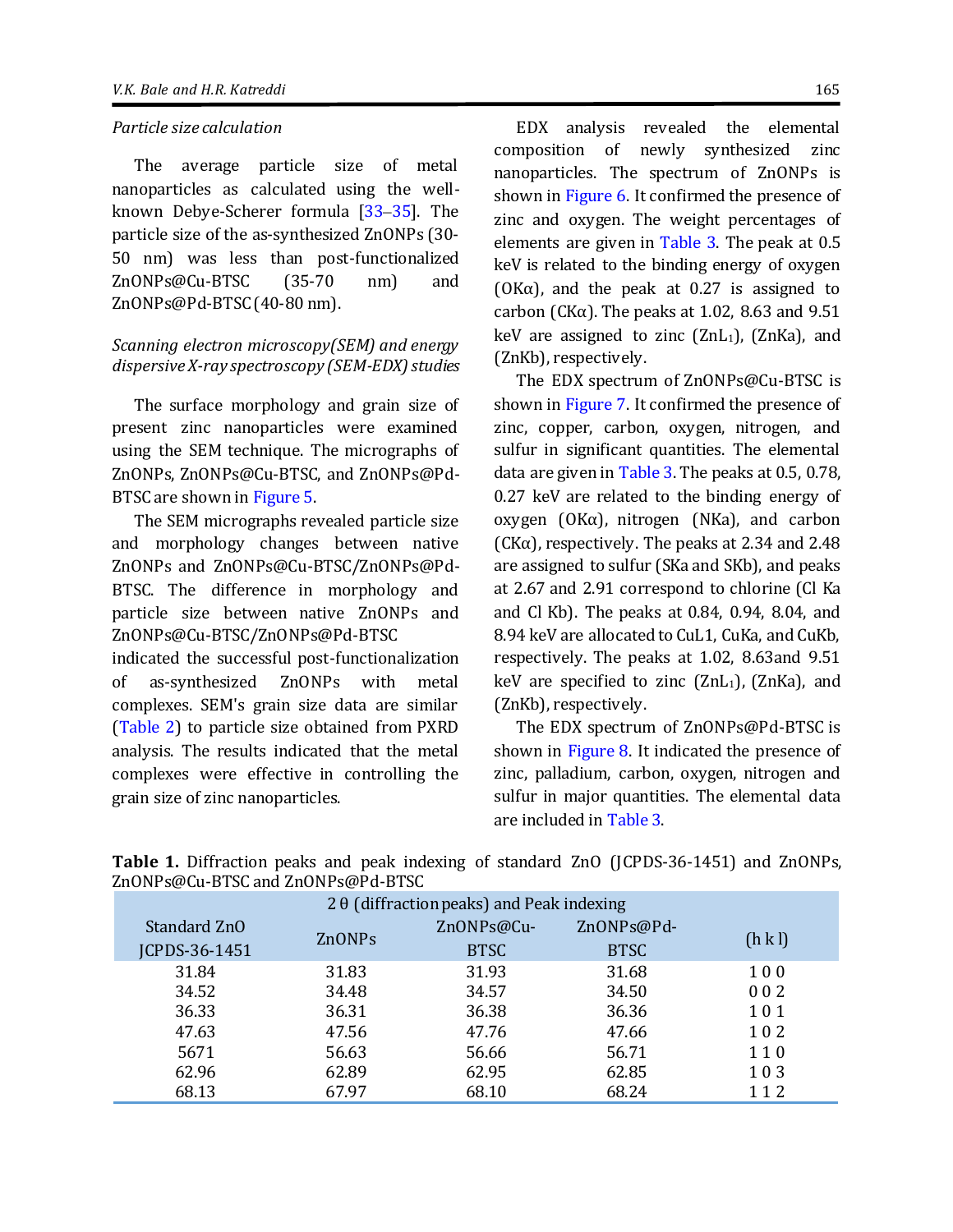

**C**

<span id="page-7-0"></span>**Figure 5.** SEM micrographs of (A) ZnONPs, (B) ZnONPs@Cu-BTSC and (C) ZnONPs@Pd-BTSC

| <b>I apre 2.</b> Comparison of particle size (mil) data of zinc hanoparticles form I AND and JEM |              |              |  |  |  |  |  |
|--------------------------------------------------------------------------------------------------|--------------|--------------|--|--|--|--|--|
| Nanoparticle                                                                                     | <b>PXRD</b>  | <b>SEM</b>   |  |  |  |  |  |
| ZnONPs                                                                                           | $30-50$ nm   | $45 - 60$ nm |  |  |  |  |  |
| ZnONPs@Cu-BTSC                                                                                   | $35-70$ nm   | 50-80 nm     |  |  |  |  |  |
| ZnONPs@Pd-BTSC                                                                                   | $40 - 80$ nm | $50 - 85$ nm |  |  |  |  |  |

<span id="page-7-1"></span>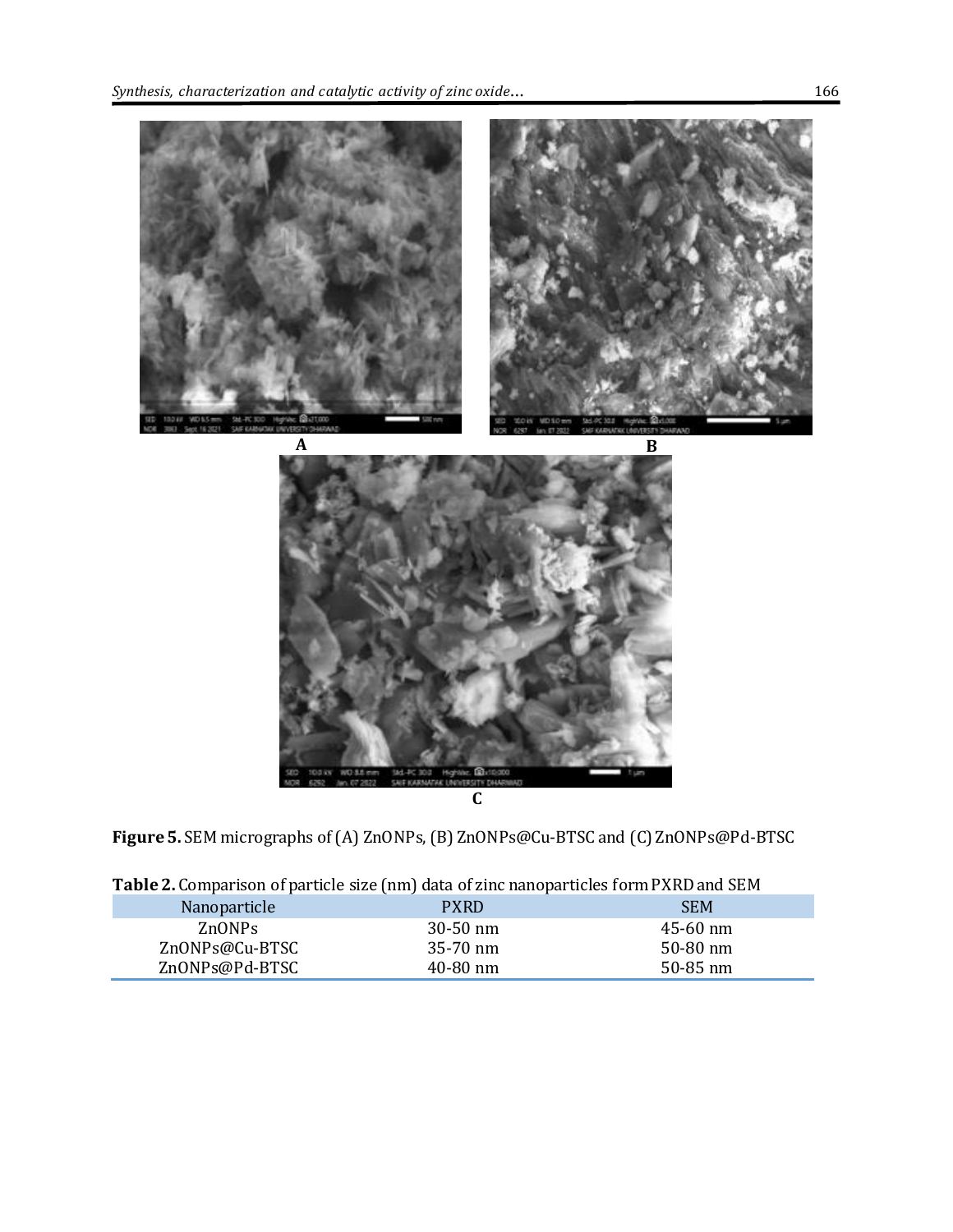

<span id="page-8-0"></span>**Figure 6.** EDX spectrum of ZnONPs



<span id="page-8-2"></span>**Figure 7.** EDX spectrum of ZnONPs@Cu-BTSC

<span id="page-8-1"></span>**Table 3.** Elemental composition of ZnONP from EDX spectrum

| Element line | ZnONPs                   |                          | ZnONPs@Cu-BTSC           |        | ZnONPs@Pd-BTSC |        |
|--------------|--------------------------|--------------------------|--------------------------|--------|----------------|--------|
|              | Mass $%$                 | Atom %                   | Mass %                   | Atom % | Mass $%$       | Atom % |
| C(K)         | 29.93                    | 54.37                    | 19.55                    | 38.46  | 12.11          | 29.24  |
| N(K)         | $\overline{\phantom{0}}$ | $\overline{\phantom{a}}$ | 7.01                     | 12.27  | 7.70           | 15.95  |
| O(K)         | 21.59                    | 29.45                    | 12.70                    | 15.65  | 12.60          | 22.84  |
| S(K)         | $\blacksquare$           | $\blacksquare$           | 8.01                     | 4.92   | 4.54           | 4.11   |
| Cl(K)        | ۰                        | $\blacksquare$           | 5.47                     | 3.04   | 5.97           | 4.89   |
| Cu(K)        |                          | $\overline{\phantom{0}}$ | 12.01                    | 8.68   |                |        |
| Pd(K)        |                          | ۰                        | $\overline{\phantom{0}}$ |        | 13.81          | 3.77   |
| Zn(K)        | 48.48                    | 16.18                    | 35.25                    | 16.98  | 43.27          | 19.21  |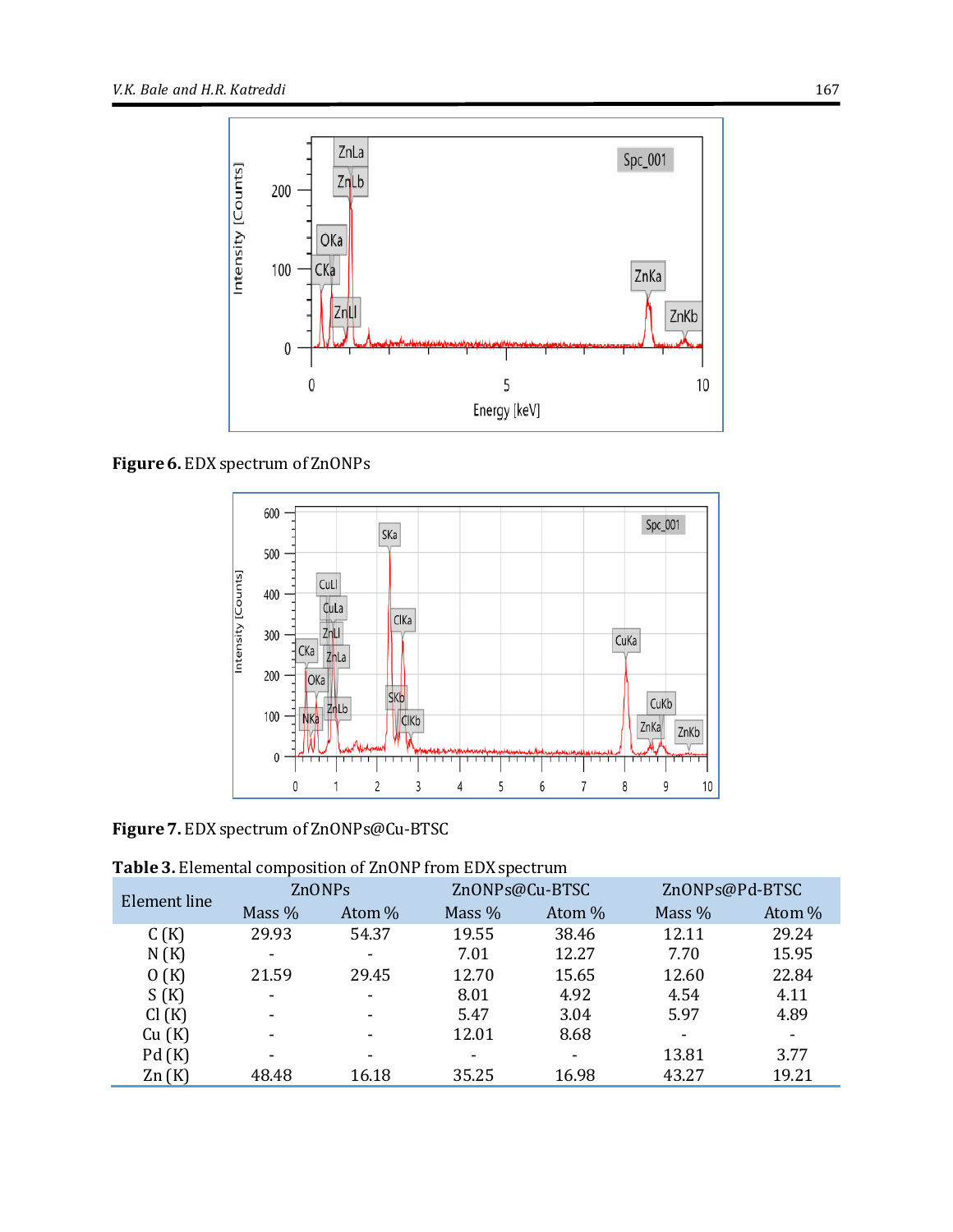

<span id="page-9-0"></span>**Figure 8.** EDX spectrum of ZnONPs@Pd-BTSC

The peaks at 0.5, 0.78, and 0.27 keV are related to the binding energy of oxygen (OKa), nitrogen (NKa), and Carbon (CKa), respectively. The peaks at 2.34 and 2.48 corresponded to sulfur (SKa & SKb), and peaks at 2.67 and 2.91 related to chlorine (Cl Ka and Cl Kb). The crests at 2.83 keV are assigned to palladium (L1, La, Lb, and Lr). The peaks at 1.02, 8.63, and 9.51 keV are assigned to zinc  $(ZnL_1)$ ,  $(ZnKa)$ , and  $(ZnKb)$ , respectively.

#### *Catalytic activity*

UV-visible spectra of 4-nitrophenol in the presence and in the absence of NaBH<sup>4</sup> are shown in [Figure 9.](#page-10-0) It showed maximum absorbance  $(\lambda_{max})$  at 317 nm in the absence of NaBH<sub>4</sub>. But in the presence of NaBH<sub>4</sub>, the  $\lambda$  max was shifted to a higher wavelength (400 nm).

#### *Features of 4-NP reduction*

The UV–Vis spectrum of the 4-NP in water is shown i[n Figure 10.](#page-10-1) It showed a peak at 317 nm. After adding NaBH4, the peak was shifted to 400 nm, indicating the formation of 4 nitrophenolate. The spectrum remained unchanged for a couple of days before adding

zinc nanoparticles (catalyst). However, after the addition of ZnONPs the yellow color intensity was decreased. The decoloration was monitored spectrophotometrically with time. The successive decrease in the peak intensity and appearance of a new peak around 300 nm indicated the reduction of 4-NP and formation of 4-AP. The reduction mechanism [\(Figure S3,](http://www.ajnanomat.com/jufile?ar_sfile=1704753) Supporting Information) was given before [\[32\]](#page-13-17).

After adding 0.10 mL of 1% ZnONPs suspension (in methanol), to the cuvette containing reaction mixture (4-NP+NaBH4), spectra were recorded at uniform time intervals. The spectra demonstrated a decrease in the peak intensity at 400 nm with time and the appearance of a new peak around 300 nm after 30 min time interval due to the reduction of 4-NP and formation of 4-AP. In the case of ZnONPs@Cu-BTSC a new peak is observed around 300 nm just at 25 minutes [\(Figure 11\)](#page-11-0).

In the case of ZnONPs@Pd-BTSC a new peak is more vividly observed around 300 nm just at 20 min [\(Figure 12\)](#page-11-1). Experimental observations clearly indicated that ZnONPs@Pd-BTSC catalyzes the reduction of 4-NP to 4-AP more rapidly than did with ZnONPs@Cu-BTSC and ZnONPs.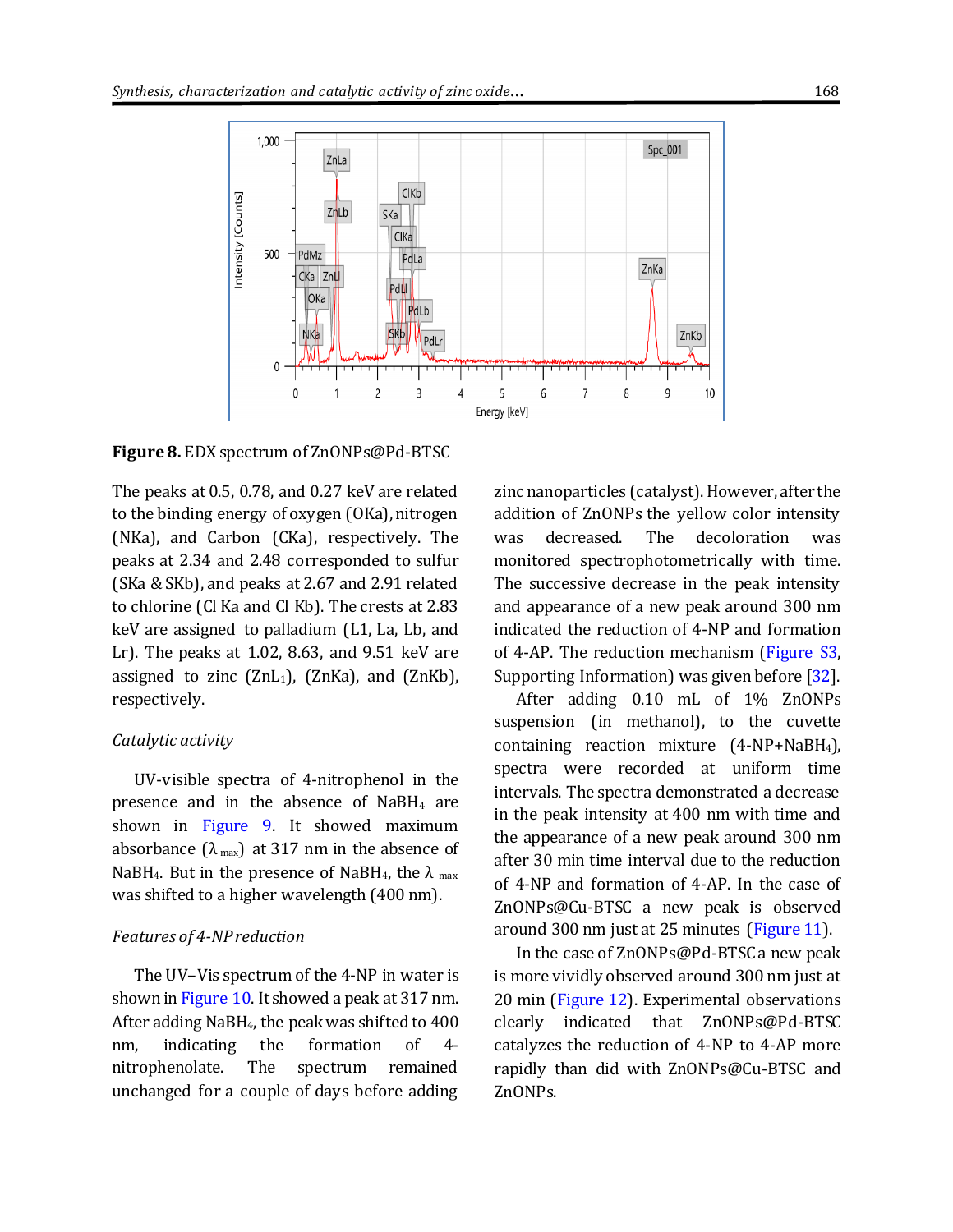

<span id="page-10-0"></span>**Figure 9.** Absorption spectra of 4-nitrophenol (4-NP) and 4-NP + NaBH<sup>4</sup>



<span id="page-10-1"></span>**Figure 10.** Absorption spectra of reaction mixture containing 4-NP, NaBH4, and ZnONPsat different time intervals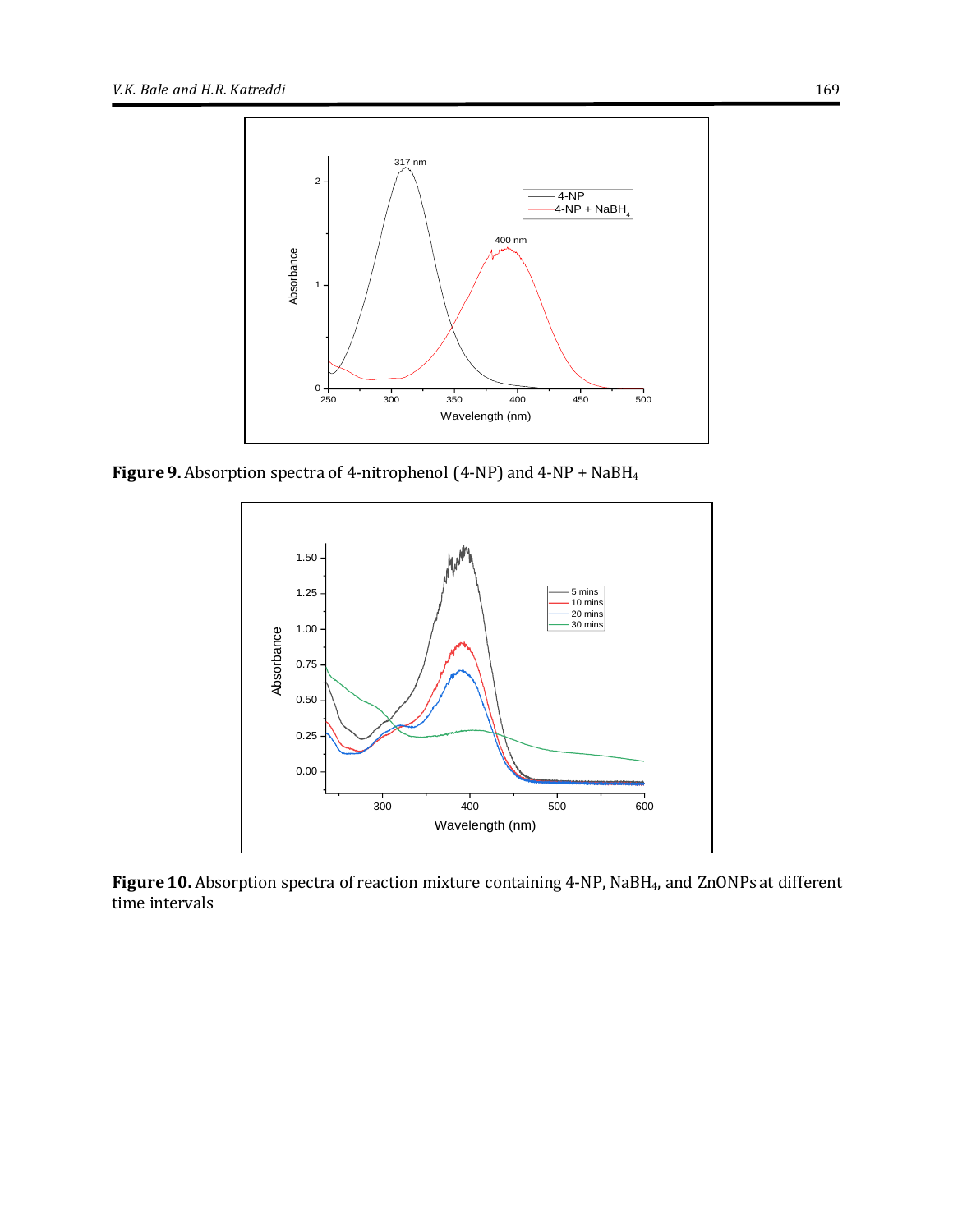

<span id="page-11-0"></span>**Figure 11.** Absorption spectra of a reaction mixture containing 4-NP, NaBH4, and ZnONPs@Cu-BTSC at different time intervals



<span id="page-11-1"></span>**Figure 12**. Absorption spectra of reaction mixture containing 4-NP, NaBH4, and ZnONPs@Pd-BTSC at different time interval

The complete disappearance of peak at 400 nm takes 30 min for ZnONPs and whereas for ZnONPs@Cu-BTSC and ZnONPs@Pd-BTSC takes 25 and 20 minutes, respectively. The rate constants for ZnONPs, ZnONPs@Cu-BTSC, and ZnONPs@Pd-BTSC are 4.02×10-2, 4.18×10-2, and 4.54 x 10-2 min-1, respectively.

#### **Conclusions**

As-synthesized zinc oxide nanoparticles (ZnONPs) and its post-functionalized ZnONPs@Cu-BTSC and ZnONPs@Pd-BTSC were synthesized and characterized based on UV-Visible and FT-IR spectroscopies, Powder X-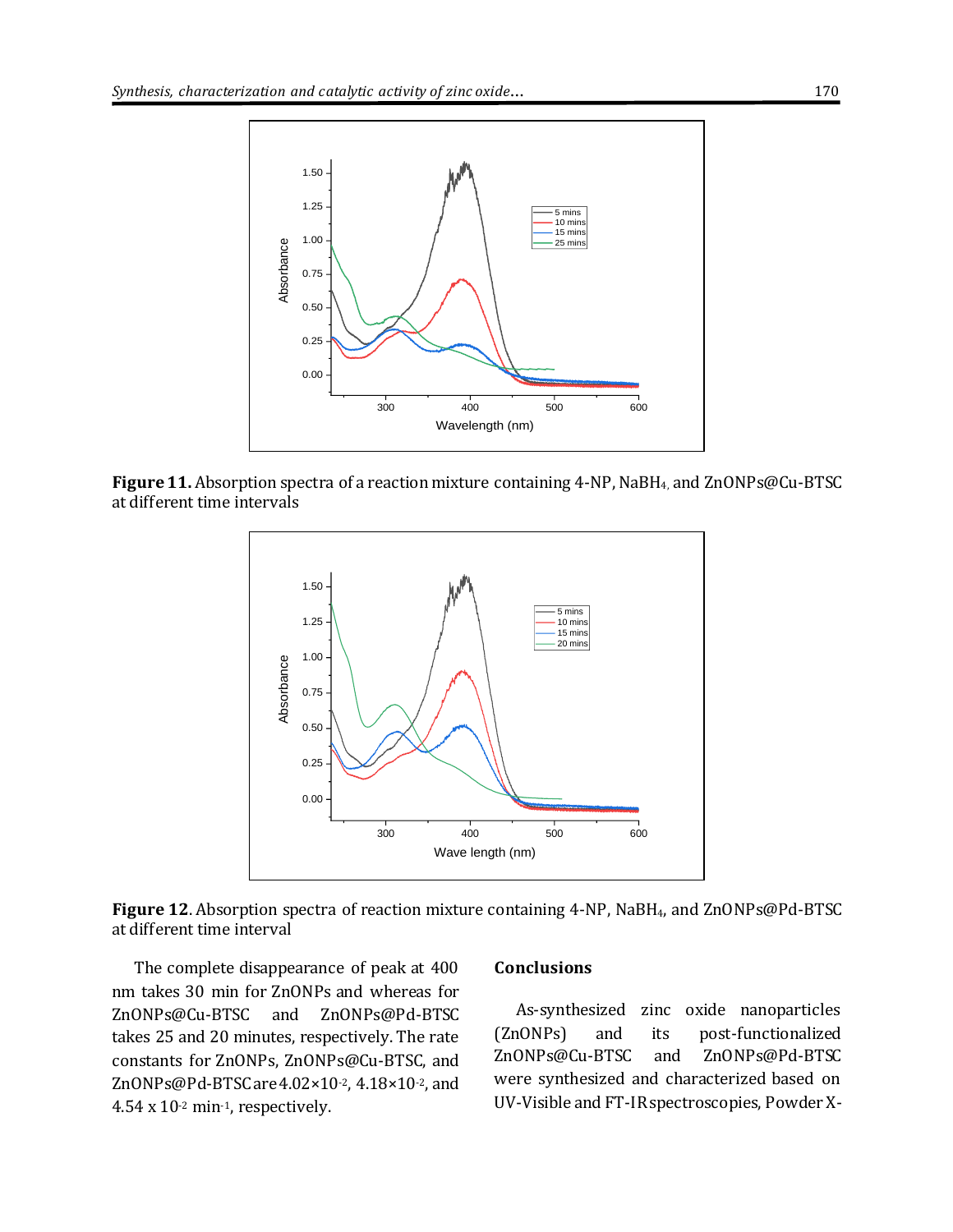ray diffraction (PXRD) and Scanning electron microscopy-energy dispersive spectroscopy (SEM-EDS). The ZnONPs@Cu-BTSC and ZnONPs@Pd-BTSC were prepared by postfunctionalization with copper and palladium complexes of 4-hydroxybenzaldehyde thiosemicarbazone(BTSC) ligand. The ligand and its Cu and Pd complexes were characterized based on mass spectral analysis. The grain size of zinc nanoparticles was determined using PXRD and SEM-EDX data. Surface functionalization of as-synthesized ZnONPs was evidenced by IR spectral analysis. The catalytic activity of ZnONPs, ZnONPs@Cu-BTSC, and ZnONPs@Pd-BTSCin reducing 4-nitrophenol to 4-aminophenol was investigated and compared. The ZnONPs@Pd-BTSC showed higher catalytic activity than ZnONPs@Cu-BTSC. Zinc oxide nanoparticles post-functionalized with metal complexes are reported by us for the first time. In several reports [\[36,](#page-13-18) [37\]](#page-13-19), *in situ* generated (means without isolation), nanoparticles were used in the catalytic reactions. In the present study, ZnONPs, ZnONPs@Cu-BTSC, and ZnONPs@Pd-BTSC are isolated and used in catalytic reduction of 4-nitrophenol to 4 aminophenol.

# **Acknowledgments**

Hussain Reddy is thankful to UGC for the award of the UGC-BSR Faculty Fellowship (Grant No.F.18-1/2011 (BSR).

#### **Disclosure Statement**

No potential conflict of interest was reported by the authors.

# **Orcid**

*Varun Kumar Bale* [0000-0001-8256-9505](https://orcid.org/0000-0001-8256-9505) *Hussain Reddy Katreddi* **D** [0000-0001-5543-](https://orcid.org/0000-0001-5543-7478) [7478](https://orcid.org/0000-0001-5543-7478)

#### **Supporting Information**

Additional supporting information related to this article can be found, in the online version, at 10.26655/AJNANOMAT.2022.2.8

#### **References**

<span id="page-12-0"></span>[1]. Rai M., Yadav A., Gade A. *Biotechnol Adv.*, 2009, **27**:76 [\[Crossref\]](https://doi.org/10.1016/j.biotechadv.2008.09.002), [\[Google Scholar\]](https://scholar.google.com/scholar?hl=en&as_sdt=0%2C5&q=Silver+nanoparticles+as+a+new+generation+of+antimicrobials&btnG=), [\[Publisher\]](https://www.sciencedirect.com/science/article/abs/pii/S0734975008000918?via%3Dihub)

<span id="page-12-1"></span>[2]. Sawai J. *J Microbiol Methods.*, 2003, **54**:177

[\[Crossref\]](https://doi.org/10.1016/S0167-7012(03)00037-X), [\[Google Scholar\]](https://scholar.google.com/scholar?hl=en&as_sdt=0%2C5&q=Quantitative+evaluation+of+antibacterial+activities+of+metallic+oxide+powders+%28ZnO%2C+MgO+and+CaO%29+by+conductimetric+assay&btnG=), [\[Publisher\]](https://www.sciencedirect.com/science/article/abs/pii/S016770120300037X?via%3Dihub)

<span id="page-12-2"></span>[3]. Hussain Reddy K. *Bioinorganic Chemistry;* New Age International: New Delhi, 2020, 102

<span id="page-12-3"></span>[4]. Ozgur U., Ya I.A., Liu C., Teke A., Reshchikov M.A., Dogan S., Avrutin V., Cho S.J., Morkoc H. *J. Appl. Phys.*,2005, **98**:041301 [\[Crossref\]](https://doi.org/10.1063/1.1992666), [\[Google](https://scholar.google.com/scholar?hl=en&as_sdt=0%2C5&q=++++++A+comprehensive+review+of+ZnO+materials+and+devices+&btnG=)  [Scholar\]](https://scholar.google.com/scholar?hl=en&as_sdt=0%2C5&q=++++++A+comprehensive+review+of+ZnO+materials+and+devices+&btnG=), [\[Publisher\]](https://aip.scitation.org/doi/10.1063/1.1992666)

[5]. Klingshirn C. *Phys Status Solidi(b).*, 2007, **244**:3027 [\[Crossref\]](https://doi.org/10.1002/pssb.200743072), [\[Google Scholar\]](https://scholar.google.com/scholar?hl=en&as_sdt=0%2C5&q=ZnO%3A+From+basics+towards+applications&btnG=), [\[Publisher\]](https://onlinelibrary.wiley.com/doi/10.1002/pssb.200743072)

<span id="page-12-4"></span>[6]. Wang A., Quan W., Zhang H., Li H., Yang S. *RSC Adv.*, 2021, **11**:20465 [\[Crossref\]](https://doi.org/10.1039/D1RA03158A), [\[Google](https://scholar.google.com/scholar?hl=en&as_sdt=0%2C5&q=+Heterogeneous+ZnO-containing+catalysts+for+efficient+biodiesel+production+&btnG=)  [Scholar\]](https://scholar.google.com/scholar?hl=en&as_sdt=0%2C5&q=+Heterogeneous+ZnO-containing+catalysts+for+efficient+biodiesel+production+&btnG=), [\[Publisher\]](https://pubs.rsc.org/en/content/articlelanding/2021/RA/D1RA03158A)

<span id="page-12-5"></span>[7]. Farahmandjou M., Khalili P. *Asian Journal of Green Chemistry*, 2021, **5**:219 [\[Crossref\]](http://dx.doi.org/10.22034/ajgc.2021.261206.1287), [\[Google Scholar\]](https://scholar.google.com/scholar?hl=en&as_sdt=0%2C5&q=+ZnO+nanoparticles+synthesized+by+co-precipitation+method%3B+Morphology+and+optoelectronic+study&btnG=), [\[Publisher\]](http://www.ajgreenchem.com/article_129506.html)

<span id="page-12-6"></span>[8]. Rezaei-Aghdam E., Ali S., Khodadadi-Moghaddam M., Sahar M. *Asian Journal of Nanoscience and Materials*, 2021, **4**:188 [\[Crossref\]](http://dx.doi.org/10.26655/AJNANOMAT.2021.3.2), [\[Publisher\]](http://www.ajnanomat.com/article_130705.html)

<span id="page-12-7"></span>[9]. Anbuvannan M., Ramesh M., Manikandan E. *Asian Journal of Green Chemistry*, 2019, **3**:418 [\[Crossref\]](http://dx.doi.org/10.33945/SAMI/AJGC.2019.4.1), [\[Google Scholar\]](https://scholar.google.com/scholar?hl=en&as_sdt=0%2C5&q=+Emblica+officinalis+leaf+extract+mediated+synthesis+of+zinc+oxide+nanoparticles+for+antibacterial+and+photocatalytic+activities&btnG=), [\[Publisher\]](http://www.ajgreenchem.com/article_81587.html)

<span id="page-12-8"></span>[10]. Marzieh N., Ghazaleh K. *Asian J. Nanosci. Mater*., 2021, **4**:290 [\[Crossref\]](http://dx.doi.org/10.26655/AJNANOMAT.2021.4.5), [\[Publisher\]](http://www.ajnanomat.com/article_137450.html)

<span id="page-12-9"></span>[11]. Siti N.S.J., Abdul H.A. *Asian Journal of Green Chemistry*, 2019, **3**:271 [\[Crossref\]](http://dx.doi.org/10.22034/ajgc.2018.135387.1078), [\[Google](http://www.ajgreenchem.com/article_77199.html)  [Scholar\]](http://www.ajgreenchem.com/article_77199.html), [\[Publisher\]](https://scholar.google.com/scholar?hl=en&as_sdt=0%2C5&q=Response+surface+methodology%3A+photodegradation+of+methyl+orange+by+CuO%2FZnO+under+UV+light+irradiation&btnG=)

<span id="page-12-10"></span>[12]. Dey K., Paul S.,Ghosh P. *Asian J. Nanosci. Mater*.,2021, **4**:159[\[Crossref\]](http://dx.doi.org/10.26655/AJNANOMAT.2021.2.6), [\[Google Scholar\]](https://scholar.google.com/scholar?hl=en&as_sdt=0%2C5&q=Multifunctional+additive+properties+of+acrylate+based+ZnO+Nano+composite+for+lubricating+oil&btnG=), [\[Publisher\]](http://www.ajnanomat.com/article_128611.html)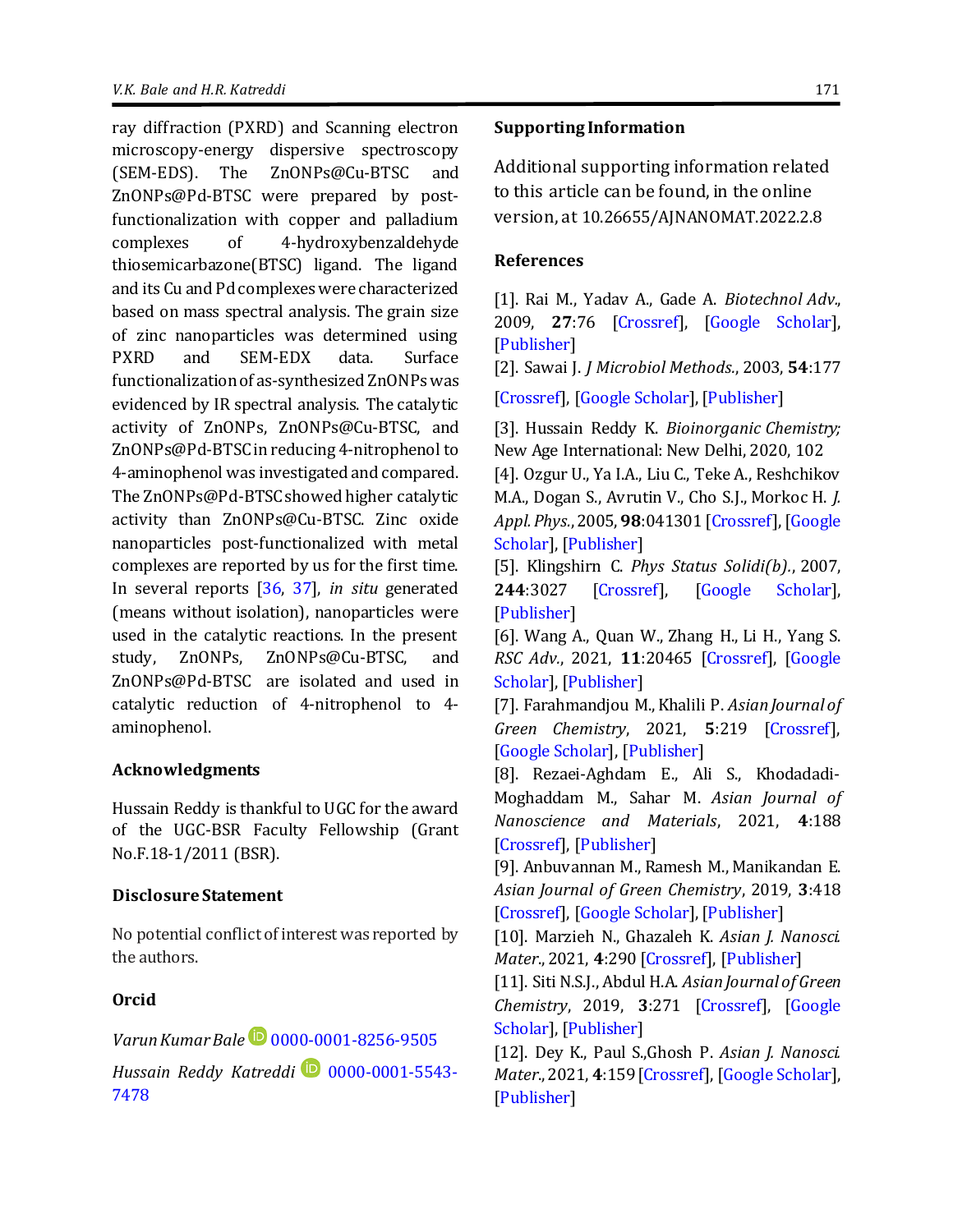<span id="page-13-0"></span>[13]. Parvin G., Amir M. *Asian J. Nanosci. Mater*., 2018, **2**:27 [\[Crossref\]](http://dx.doi.org/10.26655/ajnanomat.2019.1.2), [\[Google Scholar\]](https://scholar.google.com/scholar?hl=en&as_sdt=0%2C5&q=Facile+Preparation+of+Novel+Zinc+Oxide+Nano+Sheets+and+Study+of+Its+Optical+Properties&btnG=), [\[Publisher\]](http://www.ajnanomat.com/article_75244.html)

<span id="page-13-1"></span>[14]. Moghaddam F.M., Saeidian H., Mirjafary Z., Sadeghi A. *Journal of the Iranian Chemical Society,* 2009, **6**:317 [\[Crossref\]](https://doi.org/10.1007/BF03245840), [\[Google](https://scholar.google.com/scholar?hl=en&as_sdt=0%2C5&q=Rapid+and+efficient+one-pot+synthesis+of+1%2C4-dihydropyridine+and+polyhydroquinoline+derivatives+through+the+Hantzsch+four+component+condensation+by+zinc+oxide&btnG=)  [Scholar\]](https://scholar.google.com/scholar?hl=en&as_sdt=0%2C5&q=Rapid+and+efficient+one-pot+synthesis+of+1%2C4-dihydropyridine+and+polyhydroquinoline+derivatives+through+the+Hantzsch+four+component+condensation+by+zinc+oxide&btnG=), [\[Publisher\]](https://link.springer.com/article/10.1007/BF03245840)

[15]. Tamaddon F., Amrollahi M.A., Sharafat L.A. *Tetrahedron Lett.*, 2005, **46**:7841 [\[Crossref\]](https://doi.org/10.1016/j.tetlet.2005.09.005), [\[Google Scholar\]](https://scholar.google.com/scholar?hl=en&as_sdt=0%2C5&q=ZnO+nanoparticle+as+catalyst+for+efficient+green+one-pot+synthesis+of+coumarins+through+Knoevenagel+condensation&btnG=), [\[Publisher\]](https://www.sciencedirect.com/science/article/abs/pii/S0040403905019507?via%3Dihub)

[16]. Kumar B.V., Naik H.S.B., Girija D., Kumar B.V. *Journal of Chemical Sciences,*2011, **123**:615 [\[Crossref\]](https://doi.org/10.1007/s12039-011-0133-0), [\[Google Scholar\]](https://scholar.google.com/scholar?hl=en&as_sdt=0%2C5&q=ZnO+nanoparticle+as+catalyst+for+efficient+green+one-pot+synthesis+of+coumarins+through+Knoevenagel+condensation&btnG=), [\[Publisher\]](https://link.springer.com/article/10.1007/s12039-011-0133-0)

[17]. Hosseini-Sarvari M. *Journal of the Iranian Chemical Society,* 2011, **8:**S119 [\[Crossref\]](https://doi.org/10.1007/BF03254288), [\[Google Scholar\]](https://scholar.google.com/scholar?hl=en&as_sdt=0%2C5&q=Synthesis+of+quinolines+using+Nano-Flake+ZnO+as+a+new+catalyst+under+solvent-free+conditions&btnG=), [\[Publisher\]](https://link.springer.com/article/10.1007/BF03254288)

[18]. Yavari I., Beheshti S. *Journal of the Iranian Chemical Society,* 2011, **8:**1030 [\[Crossref\]](https://doi.org/10.1007/BF03246559), [\[Google Scholar\]](https://scholar.google.com/scholar?hl=en&as_sdt=0%2C5&q=ZnO+nanoparticles+catalyzed+efficient+one-pot+three-component+synthesis+of+2%2C3-disubstituted+quinalolin-4%281H%29-ones+under+solvent-free+conditions&btnG=), [\[Publisher\]](https://link.springer.com/article/10.1007/BF03246559)

<span id="page-13-2"></span>[19]. Alinezhad H., Salehian F., Biparva P. *Synthetic Communications.*, 2012, **42:**102 [\[Crossref\]](https://doi.org/10.1080/00397911.2010.522294), [\[Google Scholar\]](https://scholar.google.com/scholar?hl=en&as_sdt=0%2C5&q=+Synthesis+of+Benzimidazole+Derivatives+Using+Heterogeneous+ZnO+Nanoparticles&btnG=), [\[Publisher\]](https://www.tandfonline.com/doi/full/10.1080/00397911.2010.522294)

<span id="page-13-3"></span>[20]. Grasset F., Saito N., Li D., Duguet E. *Journal of Alloys and Compounds*., 2003, **360**:298 [\[Crossref\]](https://doi.org/10.1016/S0925-8388(03)00371-2), [Google [Scholar\]](https://scholar.google.com/scholar?hl=en&as_sdt=0%2C5&q=Surface+modification+of+zinc+oxide+nanoparticles+by+aminopropyltriethoxysilane&btnG=), [\[Publisher\]](https://www.sciencedirect.com/science/article/abs/pii/S0925838803003712?via%3Dihub)

<span id="page-13-4"></span>[21]. Mohankandhasamy R., Minakshi D., Seong Soo A. An-Dong Kee Y. *International Journal of Nanomedicine.*, 2014, **9**:3707 [\[Crossref\]](https://dx.doi.org/10.2147%2FIJN.S65086), [\[Google Scholar\]](https://scholar.google.com/scholar?hl=en&as_sdt=0%2C5&q=Role+of+surface+modification+in+zinc+oxide+nanoparticles+and+its+toxicity+assessment+toward+human+dermal+fibroblast+cells&btnG=), [\[Publisher\]](https://www.dovepress.com/role-of-surface-modification-in-zinc-oxide-nanoparticles-and-its-toxic-peer-reviewed-fulltext-article-IJN)

<span id="page-13-5"></span>[22]. Franziska K., Julian R., Julia M., Andreas H., Tobias V., Horst W., Silvia G., Wolfgang M. *Beilstein J. Org. Chem.*, 2015, **11**:678 [\[Crossref\]](http://dx.doi.org/10.3762%2Fbjoc.11.77), [\[Google Scholar\]](https://www.beilstein-journals.org/bjoc/articles/11/77), [\[Publisher\]](https://scholar.google.com/scholar?hl=en&as_sdt=0%2C5&q=Synthesis+of+tripodal+catecholates+and+their+immobilization+on+zinc+oxide+nanoparticles&btnG=)

<span id="page-13-6"></span>[23]. Nurun N.R., Jannatul M., Hashi A., Islam M.S., Hossain M.A., Elias M., Alam M.M., Karim M.R., Hasnat M.A., Nizamuddin M., Iqbal A.S. *International Journal of Chemical Reactor Engineering.*, 2016, **14**:785 [\[Crossref\]](https://doi.org/10.1515/ijcre-2015-0141), [\[Google](https://www.degruyter.com/document/doi/10.1515/ijcre-2015-0141/html)  [Scholar\]](https://www.degruyter.com/document/doi/10.1515/ijcre-2015-0141/html), [\[Publisher\]](https://scholar.google.com/scholar?hl=en&as_sdt=0%2C5&q=Surface+Modification+of+the+ZnO+Nanoparticles+with+%CE%B3-Aminopropyltriethoxysilane+and+Study+of+Their+Photocatalytic+Activity%2C+Optical+Properties+and+Antibacterial+Activities&btnG=)

<span id="page-13-7"></span>[24]. Khan A., Ullah M., Humayun M., Shah N., Chang B.P, Yaseen M. *Journal of Dispersion Science and Technology*., 2022, **43**:259 [\[Crossref\]](https://doi.org/10.1080/01932691.2020.1839481), [\[Google Scholar\]](https://scholar.google.com/scholar?hl=en&as_sdt=0%2C5&q=+Preparation+and+functionalization+of+zinc+oxide+nanoparticles+with+polymer+microgels+for+potential+catalytic+applications&btnG=), [\[Publisher\]](https://www.tandfonline.com/doi/full/10.1080/01932691.2020.1839481)

<span id="page-13-8"></span>[25]. Fouladi-Fard R., Aali R., Mohammadi-Aghdam S., Mortazavi-derazkola S. *Arabian Journal of Chemistry*., 2022, **15**:103658 [\[Crossref\]](https://doi.org/10.1016/j.arabjc.2021.103658), [\[Google Scholar\]](https://scholar.google.com/scholar?hl=en&as_sdt=0%2C5&q=The+surface+modification+of+spherical+ZnO+with+Ag+nanoparticles%3A+A+novel+agent%2C+biogenic+synthesis%2C+catalytic+and+antibacterial+activities&btnG=), [\[Publisher\]](https://www.sciencedirect.com/science/article/pii/S1878535221006730?via%3Dihub)

<span id="page-13-9"></span>[26]. Wang Z., Ye X., Chen L., Huang P., Wang Q., Ma L., Hua N., Liu X., Xiao X., Chen S. *Mater. Sci. Semicond. Process*., 2021, **121**:105354 [\[Crossref\]](https://doi.org/10.1016/j.mssp.2020.105354), [\[Google Scholar\]](https://scholar.google.com/scholar?hl=en&as_sdt=0%2C5&q=Silver+nanoparticles+decorated+grassy+ZnO+coating+for+photocatalytic+activity+enhancement&btnG=), [\[Publisher\]](https://www.sciencedirect.com/science/article/abs/pii/S1369800120312907?via%3Dihub)

<span id="page-13-10"></span>[27]. Pandiyan N., Murugesan B., Arumugam M., Sonamuthu J., Samayanan S., Mahalingam S. *J. Photochem. Photobiol., B.*, 2019, **198**:111559 [\[Crossref\]](https://doi.org/10.1016/j.jphotobiol.2019.111559), [\[Google Scholar\]](https://scholar.google.com/scholar?hl=en&as_sdt=0%2C5&q=Ionic+liquid+-+A+greener+templating+agent+with+Justicia+adhatoda+plant+extract+assisted+green+synthesis+of+morphologically+improved+Ag-Au%2FZnO+nanostructure+and+it%27s+antibacterial+and+anticancer+activities&btnG=), [\[Publisher\]](https://www.sciencedirect.com/science/article/abs/pii/S1011134419306839?via%3Dihub)

<span id="page-13-11"></span>[28]. Guo M., He J., Li Y., Ma S., Sun X. *J Hazard Mater*., 2016, **310**:89 [\[Crossref\]](https://doi.org/10.1016/j.jhazmat.2016.02.016), [\[Google](https://scholar.google.com/scholar?hl=en&as_sdt=0%2C5&q=One-step+synthesis+of+hollow+porous+gold+nanoparticles+with+tunable+particle+size+for+the+reduction+of+4-nitrophenol&btnG=)  [Scholar\]](https://scholar.google.com/scholar?hl=en&as_sdt=0%2C5&q=One-step+synthesis+of+hollow+porous+gold+nanoparticles+with+tunable+particle+size+for+the+reduction+of+4-nitrophenol&btnG=), [\[Publisher\]](https://www.sciencedirect.com/science/article/abs/pii/S0304389416301285?via%3Dihub)

<span id="page-13-12"></span>[29]. Wang L., Yang Q., Cui Y., Gao D., Kang J., Sun H., Zhu L., Chen S. *New J Chem*., 2017, **41**:8399 [\[Crossref\]](https://doi.org/10.1039/C7NJ01567D), [\[Google Scholar\]](https://scholar.google.com/scholar?hl=en&as_sdt=0%2C5&q=+Highly+stable+and+biocompatible+dendrimer-encapsulated+gold+nanoparticle+catalysts+for+the+reduction+of+4-nitrophenol+&btnG=), [\[Publisher\]](https://pubs.rsc.org/en/content/articlelanding/2017/NJ/C7NJ01567D)

<span id="page-13-13"></span>[30]. Zhang J., Chen G., Guay D., Chaker M., Ma D. *Nanoscale.*, 2014, **6**:2125 [\[Crossref\]](https://pubs.rsc.org/en/content/articlelanding/2014/NR/C3NR04715F), [\[Google](https://scholar.google.com/scholar?hl=en&as_sdt=0%2C5&q=+Highly+active+PtAu+alloy+nanoparticle+catalysts+for+the+reduction+of+4-nitrophenol+&btnG=)  [Scholar\]](https://scholar.google.com/scholar?hl=en&as_sdt=0%2C5&q=+Highly+active+PtAu+alloy+nanoparticle+catalysts+for+the+reduction+of+4-nitrophenol+&btnG=), [\[Publisher\]](https://pubs.rsc.org/en/content/articlelanding/2014/NR/C3NR04715F)

<span id="page-13-17"></span><span id="page-13-14"></span>[31]. Varun Kumar B., Hussain Reddy K. *International Journal of Nano Dimensions*., 2022, **13**:214 [\[Crossref\]](https://dx.doi.org/10.22034/ijnd.2022.687833), [\[Google Scholar\]](https://scholar.google.com/scholar?hl=en&as_sdt=0%2C5&q=+Green+synthesis%2C+characterization+and+antimicrobial+activity+of+nanosized+Cuprous+Oxide+fabricated+using+aqueous+extracts+of+Allium+cepa+and+Raphanus+sativus&btnG=), [\[Publisher\]](http://www.ijnd.ir/article_687833.html) [32]. Varun Kumar B., Hussain Reddy K. *Journal of Advanced Scientific Research,* 2021, **12:**130 [\[Crossref\]](https://doi.org/10.55218/JASR.s1202112413), [\[Google Scholar\]](https://scholar.google.com/scholar?hl=en&as_sdt=0%2C5&q=+SYNTHESIS%2C+CHARACTERIZATION%2C+ANTIMICROBIAL+AND+CATALYTIC+ACTIVITY+OF+LIGAND+CAPPED+COPPER+NANOPARTICLES&btnG=), [\[Publisher\]](https://sciensage.info/index.php/JASR/article/view/851)

<span id="page-13-15"></span>[33]. Champion Y., Bigot J. *Mater Sci Eng.* A., 1996, **217-218**:58 [\[Crossref\]](https://doi.org/10.1016/S0921-5093(96)10291-4), [\[Google Scholar\]](https://scholar.google.com/scholar?hl=en&as_sdt=0%2C5&q=Characterization+of+nanocrystalline+copper+powders+prepared+by+melting+in+a+cryogenic+liquid&btnG=), [\[Publisher\]](https://www.sciencedirect.com/science/article/abs/pii/S0921509396102914?via%3Dihub)

<span id="page-13-16"></span>[34]. Giradin D., Maurer M. *Mat. Res. Bull*., 1990, **25**:119 [\[Crossref\]](https://doi.org/10.1016/0025-5408(90)90171-W), [\[Google Scholar\]](https://scholar.google.com/scholar?hl=en&as_sdt=0%2C5&q=Ultrafine+metallic+powders+prepared+by+high+pressure+plasma%3A+Synthesis+and+characterization&btnG=), [\[Publisher\]](https://www.sciencedirect.com/science/article/abs/pii/002554089090171W?via%3Dihub) [35]. Boulaud D., Chouard J.C., Briand A., Chartier F., Lacour L., Mauchien P., Mermet J.M. *J. Aerosol Sci.,* 1992, **23**:S225 [\[Crossref\]](https://doi.org/10.1016/0021-8502(92)90390-H), [\[Google](https://scholar.google.com/scholar?hl=en&as_sdt=0%2C5&q=Experimental+study+of+aerosol+production+by+laser+ablation&btnG=)  [Scholar\]](https://scholar.google.com/scholar?hl=en&as_sdt=0%2C5&q=Experimental+study+of+aerosol+production+by+laser+ablation&btnG=), [\[Publisher\]](https://www.sciencedirect.com/science/article/abs/pii/002185029290390H?via%3Dihub)

<span id="page-13-18"></span>[36]. Pangkita D., Ramesh C.D., Pankaj B. *New J. Chem.,* 2014, **38**:1789 [\[Crossref\]](https://doi.org/10.1039/C3NJ01589K), [\[Google](https://scholar.google.com/scholar?hl=en&as_sdt=0%2C5&q=+In+situ+generated+copper+nanoparticle+catalyzed+reduction+of+4-nitrophenol%E2%80%A0+&btnG=)  [Scholar\]](https://scholar.google.com/scholar?hl=en&as_sdt=0%2C5&q=+In+situ+generated+copper+nanoparticle+catalyzed+reduction+of+4-nitrophenol%E2%80%A0+&btnG=), [\[Publisher\]](https://pubs.rsc.org/en/content/articlelanding/2014/NJ/c3nj01589k)

<span id="page-13-19"></span>[37]. Kastner C., Thunemann A.F. *Langmuir*., 2016, **32**:7383 [\[Crossref\]](https://doi.org/10.1021/acs.langmuir.6b01477), [\[Google Scholar\]](https://scholar.google.com/scholar?hl=en&as_sdt=0%2C5&q=Catalytic+Reduction+of+4-Nitrophenol+Using+Silver+Nanoparticles+with+Adjustable+Activity&btnG=), [\[Publisher\]](https://pubs.acs.org/doi/10.1021/acs.langmuir.6b01477)